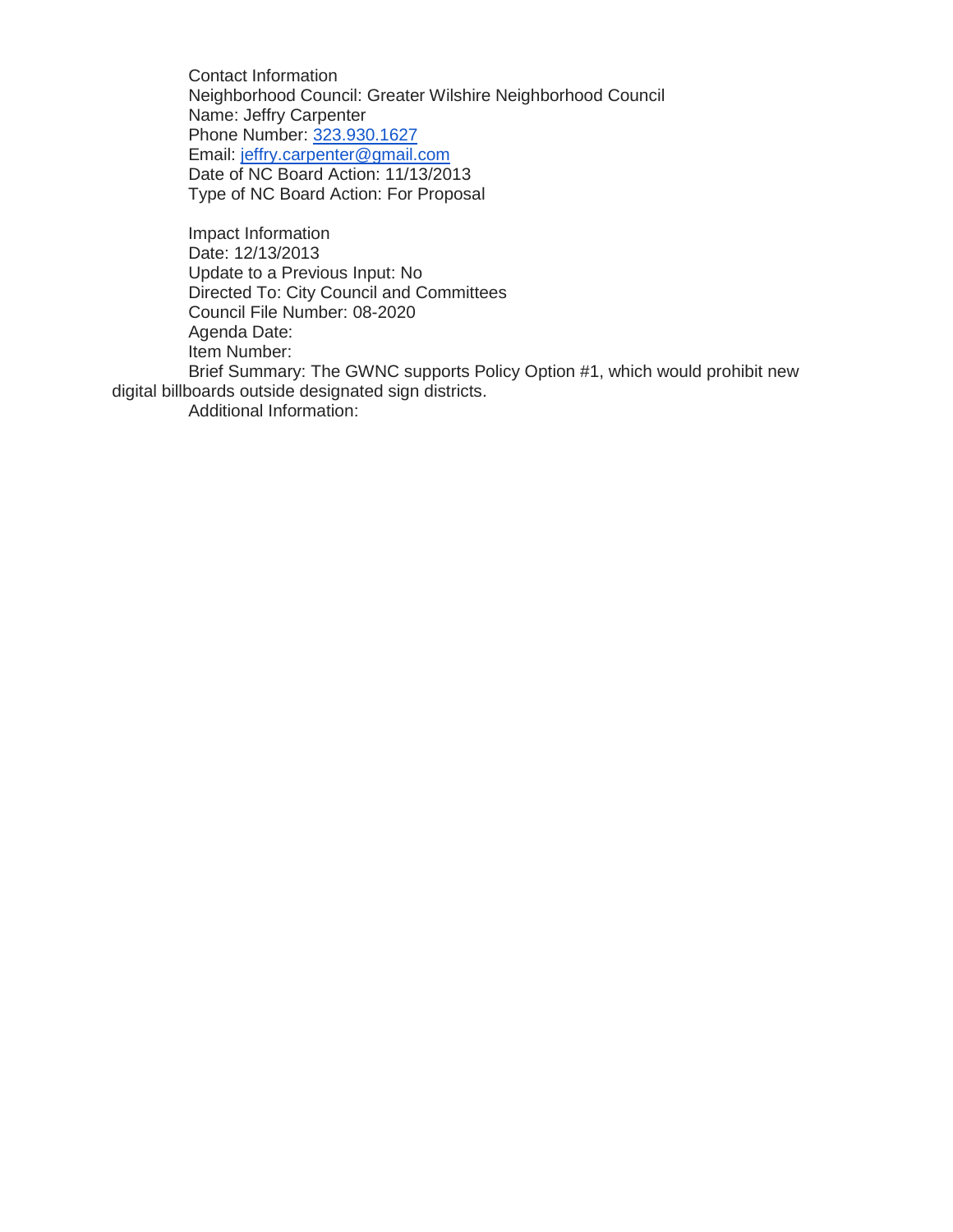

## Greater Wilshire Neighborhood Council General Meeting November 13, 2013 DRAFT MINUTES

## **1. Call to Order** (Owen Smith)

A duly noticed Meeting of the Greater Wilshire Neighborhood Council ("GWNC") Board of Directors was held on Wednesday, November 13, 2013, at the Ebell of Los Angeles, 743 S. Lucerne Blvd., Los Angeles. President Owen Smith called the meeting to order at 7:00 p. m.

# **2. Roll Call** (Jeffry Carpenter)

Secretary Jeffry Carpenter called the roll. Fifteen of the 21 Board Members were present at the beginning of the Meeting: Jeffry Carpenter, Ann Eggleston, Betty Fox, John Gresham, Fred Mariscal, Frances McFall, Jeff McManus, Clinton Oie, Jason Peers, Joane Pickett, Owen Smith, Jane Usher, Daniel Whitley, Greg Wittmann and James Wolf. Barbara Savage (Alternate for William Funderburk), Patricia Carroll, Michael Genewick, Jack Humphreville and Patricia Lombard arrived later. Board Members absent and not represented by an Alternate: Briana Valdez. The GWNC quorum (the minimum number of Board Members needing to be present to take binding votes on Agendized Items) is 13, so the Board could take such votes. All 21 Board Seats were filled. No Board Seats were vacant (some Alternate Seats were vacant). Also attending: 20 Stakeholders and guests.

## **3. Approval of the Minutes** (Jeffry Carpenter)

**MOTION** (by Ms. Usher, seconded by Mr. Oie): The Greater Wilshire Neighborhood Council approves the Minutes of its September 11, 2013 and October 9, 2013 General Meetings as written.

**MOTION PASSED** by a voice vote with no objection.

## **4. President's Report** (Owen Smith)

A. Board Vacancies

Alternates still needed for: Area 2 (Citrus Square); Area 9 (Oakwood-Maplewood-St. Andrews); Area 12 (We-Wil); Other Non-Profit; and Religion. Mr. Smith noted the vacancies.

B. Ethics and Funding Training

[The following two paragraphs and lists are directly from the Agenda.] All Board Members and alternates must complete ethics training in order to vote on funding motions before the Board. The course is available online at

http://ethics.laCity.org/education/ethics2007/?audience=done. In addition to Ethics training, all Board Members and alternates are also REQUIRED to take a new funding training course (about the new system of NC checking accounts that will be launched this fall). The course is at http://www.slideshare.net/EmpowerLA/nc-checking-accounttraining-62413. The last page of the presentation contains a link http://www.empowerla.org/Boardregistration - to a completion form you can submit to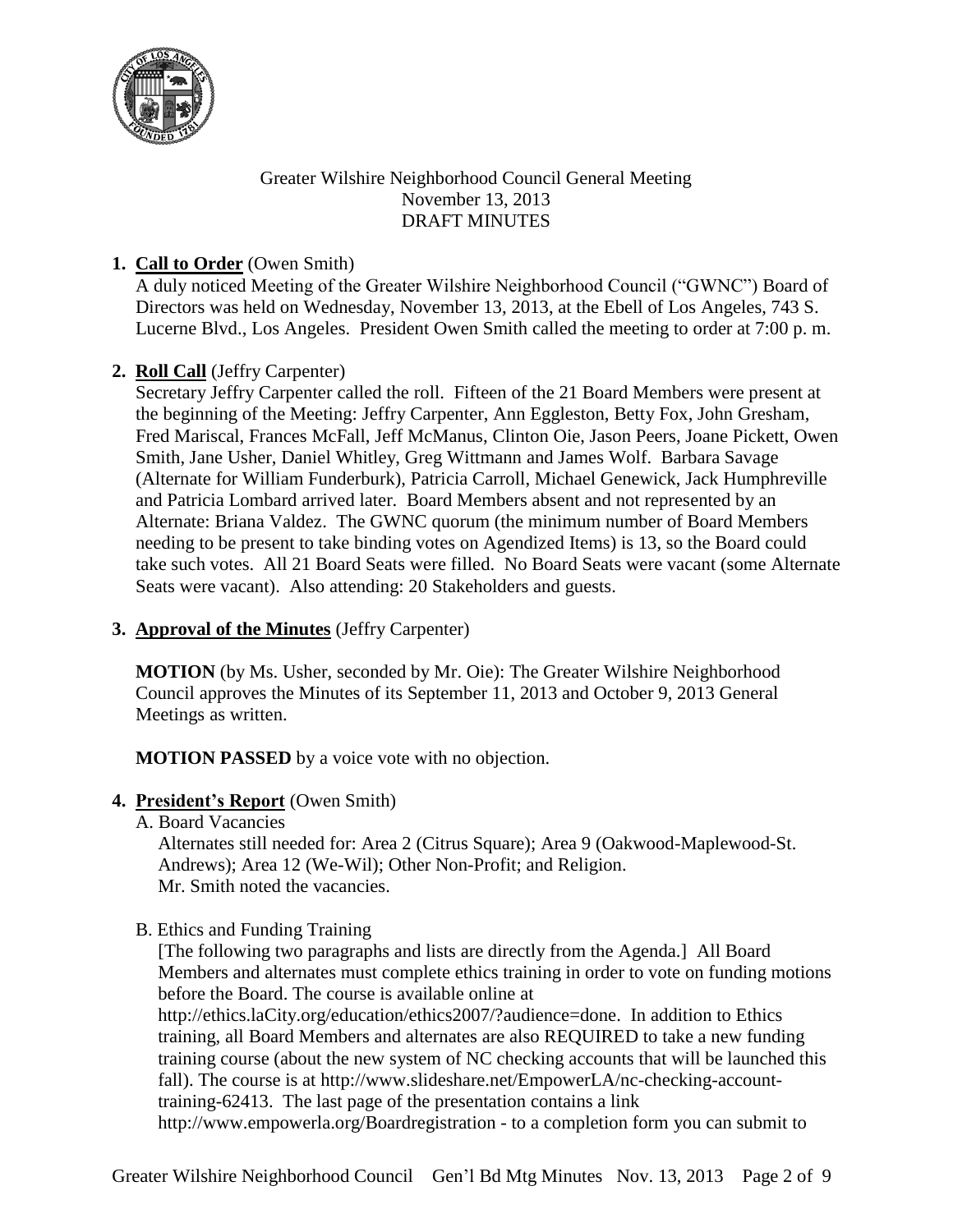register your attendance. Board members and alternates MUST complete both trainings to be eligible to vote on funding-related matters.

The following tables show which Board Members and which Alternates have completed which trainings. Names in BOLD have completed both trainings and are eligible to vote on financial matters. Items marked with an asterisk (\*) are self-verified and do not show up in DONE's posted results at http://www.empowerla.org/gwnc as of 11/8/13 (though some verifications may have been added since that date). Please note: DONE does not yet post results for our alternates (though we have requested that they do so).

Board Members: Carpenter - Ethics, Funding Carroll - Ethics, Funding Eggleston - Ethics, Funding Fox - Ethics Funderburk - Ethics, Funding Genewick - Ethics, Funding Gresham expired - Funding (Ethics expired 2/13) Humphreville - Ethics, Funding Lombard - Ethics Mariscal - Ethics, Funding McFall, F. - Ethics, Funding McManus - Ethics Oie - Ethics, Funding Peers - Ethics, Funding Pickett - (Ethics expired 7/13) Smith - Ethics, Funding Usher - Ethics, Funding Valdez - Ethics, Funding Whitley - Ethics, Funding Wittmann - Ethics, Funding Wolf - (Ethics expired 1/12)

Alternates: Chvatal (Wolf) - D'Atri (Mariscal)- Dougherty (Fox) - Gilman (Usher) - Ethics, Funding Horwitz (Eggleston) - Ethics Karp (McManus) - Kumetz (Lombard) - McFall, I. (McFall, F.) - Ethics McDonough (Oie) - Ethics, Funding Mintz (Smith) - Moser (Humphreville) - Funding Mulligan (Carroll) - Ethics, Funding O'Donnell (Gresham) - Ethics, Funding Roseme (Valdez) - Savage (Funderburk) - Ethics, Funding Winther (Pickett) –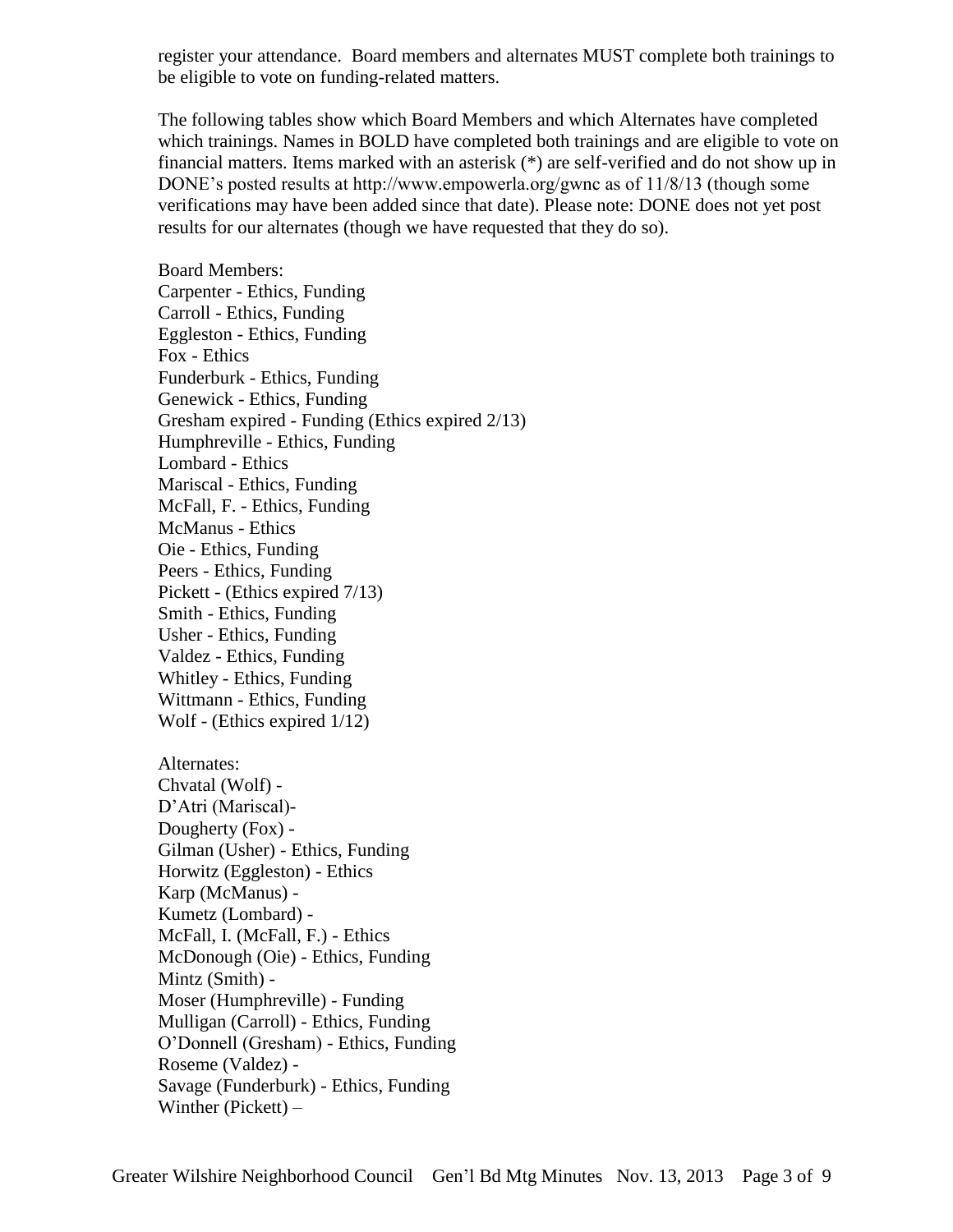Copies of "Ethics and Funding Training – UPDATED 11/12/13" were distributed. Mr. Smith noted the above.

## **5. Local Government Updates**

A. Mayor's Office (Yeghig Keshishian)

Yeghig Keshishian, Central Area Representative for L.A. City Mayor Eric Garcetti, announced the Mayor will do a neighborhood walk in Pacoima on November 23rd.

*Board Member Jack Humphreville arrived at this time.*

B. CD4 Update (Ben Seinfeld)

[*This Agenda Item was addressed after Item #5. C.*]

Kristy Noochlaor, Field Deputy for L.A. City District Four Councilman Tom LaBonge (213-485-3337; Kristy.Noochlaor@LACity.org; http://CD4.LACity.org), reported "no movement" on the medical marijuana issue. Automatic trash compactors were installed on Larchmont Ave. "The City has begun construction" on the shelter at Robert Burns Park.

C. CD5 Update (John Darnell)

John Darnell, Field Deputy for L.A. City District Five Councilman Paul Koretz (310-289- 0353; John.Darnell@LACity.org), reported that the City is working to repair Highland Ave. medians. Copper wire theft is still a problem.

*Barbara Savage (Alternate for William Funderburk) arrived at this time.*

## **6. Community Concerns/Public Comments**

A. Neighborhood Legislature Initiative (Crystal Litz) Ms. Litz could not attend and there was no comment.

## **7. Treasurer's Report and Budget Items** (Patti Carroll)

A. Monthly Budget Reports/Expenditures Approvals. Stakeholder and former Treasurer Elizabeth Fuller distributed and reviewed for Ms. Carroll the GWNC "Budget for Fiscal Year 2013-2014 APPROVED by the Board on July 10, 2013 . . . remaining as of 11/13"; "Monthly Spending Report – Fiscal Year 2013-2014, as of 11/1/13"; and "Monthly Expenditure Report" for October 2013.

**FUNDING MOTION** (by Mr. Whitley, seconded by Ms. Eggleston): The Greater Wilshire Neighborhood Council approves its "Monthly Expenditure Report" for October 2013.

**FUNDING MOTION PASSED** unanimously by a roll call vote of the 13 eligible voters present with all 13 in favor ("Yes" or "Aye") (Carpenter, Eggleston, Gresham, Humphreville, Mariscal, McFall, Oie, Peers, Savage, Smith, Usher, Whitley and Wittmann).

Ms. Fuller had distributed and now reviewed the "Monthly Expenditure Report" for September 2013.

**FUNDING MOTION** (by Mr. Whitley, seconded by Ms. Savage): The Greater Wilshire Neighborhood Council approves its "Monthly Expenditure Report" for September 2013.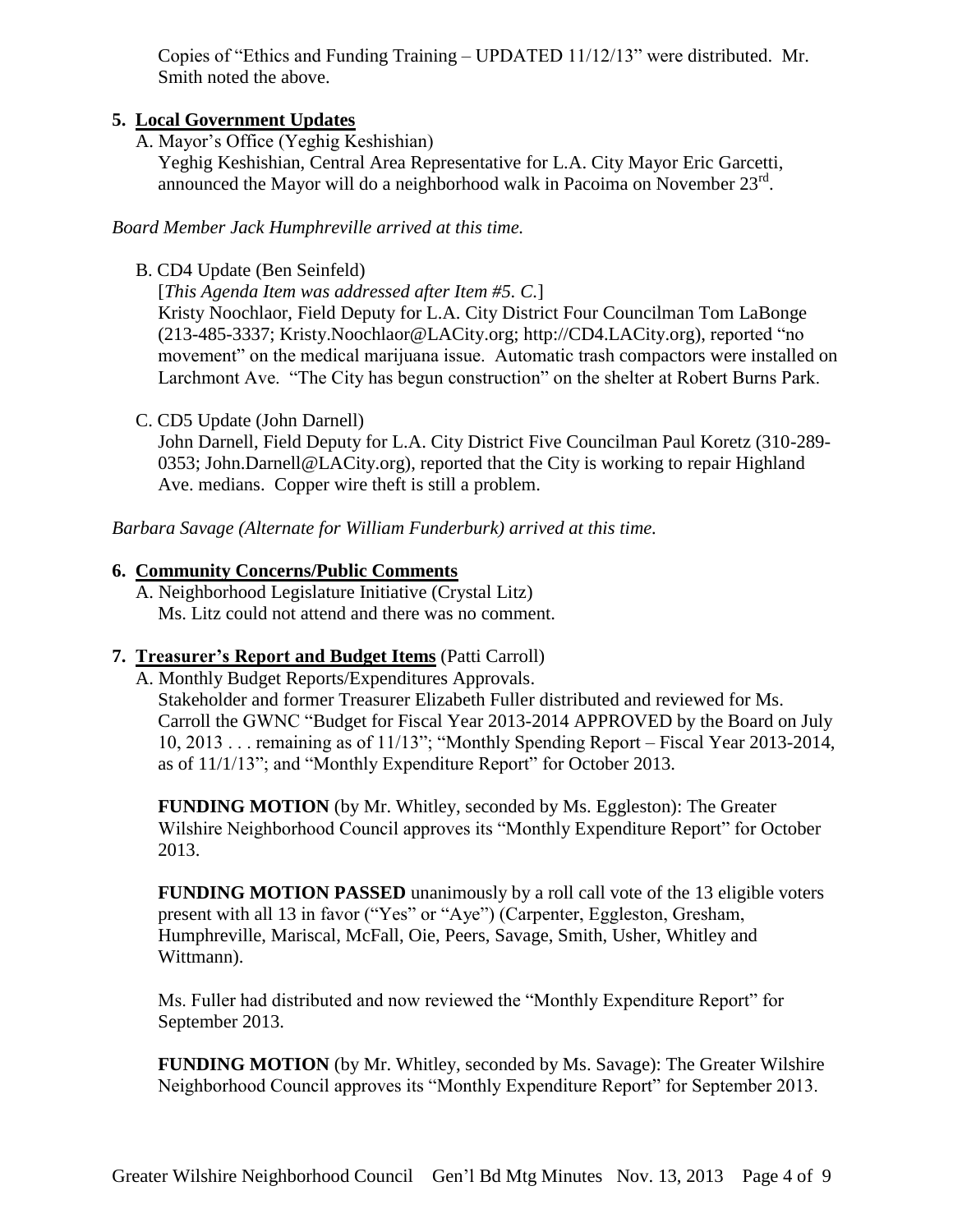**FUNDING MOTION PASSED** unanimously by a roll call vote of the 13 eligible voters present with all 13 in favor ("Yes" or "Aye") (Carpenter, Eggleston, Gresham, Humphreville, Mariscal, McFall, Oie, Peers, Savage, Smith, Usher, Whitley and Wittmann).

### B. YTD Budget.

### *[JC/LF CONFIRM: \_\_ MY NOTES SHOW A CONSENT MOTION WAS MADE; I'M NOT SURE OF WHAT OR WHY.]*

**FUNDING MOTION** (by Mr. Humphreville, seconded by Mr. Mariscal): The Greater Wilshire Neighborhood Council approves its "Budget for Fiscal Year 2013-2014 APPROVED by the Board on July 10, 2013 . . . remaining as of 11/13"

**FUNDING MOTION PASSED** unanimously by a roll call vote of the 13 eligible voters present with all 13 in favor ("Yes" or "Aye") (Carpenter, Eggleston, Gresham, Humphreville, Mariscal, McFall, Oie, Peers, Savage, Smith, Usher, Whitley and Wittmann).

Ms. Fuller reported that Ms. Carroll is working with DONE [the L.A. Dept. of Neighborhood Empowerment] to get the Ebell of Los Angeles, who rents this space to the GWNC, paid; there is a contract issue.

*Board Members Patricia Carroll and Patricia Lombard arrived at this time.*

Ms. Fuller explained the contract issue to City representatives Yeghig Keshishian, Ms. Noochlaor and Mr. Darnell so that they could help resolve it.

### **8. DWP Oversight** (Jack Humphreville)

Mr. Humphreville reported that the DWP celebrated the  $100<sup>th</sup>$  anniversary of the L.A. Aqueduct. He said "water rates are going up 40-50%" because of "low snowfall" and a large amount of "water being diverted to Owens Lake for dust control." There is "probably . . . [a] 6-8% increase" coming for power.

### *Board Member Mike Genewick arrived at this time.*

#### **9. City Budget Issues** (Humphreville)

Mr. Humphreville reported that the City has "record revenues . . . we're going to have about a \$250 million deficit" mainly due to previous inaccurate economic assumptions.

### **10. Old Business**

A. Update on prospective marijuana dispensary at 215 North Larchmont Blvd. (Pickett) Ms. Pickett indicated that "attorneys did issue demand letters to the owner of [the building], Frank Fox, and the tenant . . . the Permit was filed as a beauty salon."

### **11. New Business**

A. March 2014 GWNC Elections

i. Selection of Election Chair and Election Outreach Chair Ms. Fuller reported that "DONE has set our election date: Sunday, March 30, 2014." Ms. Savage volunteered as Election Chair; Mr. Mariscal volunteered as Election Outreach Chair.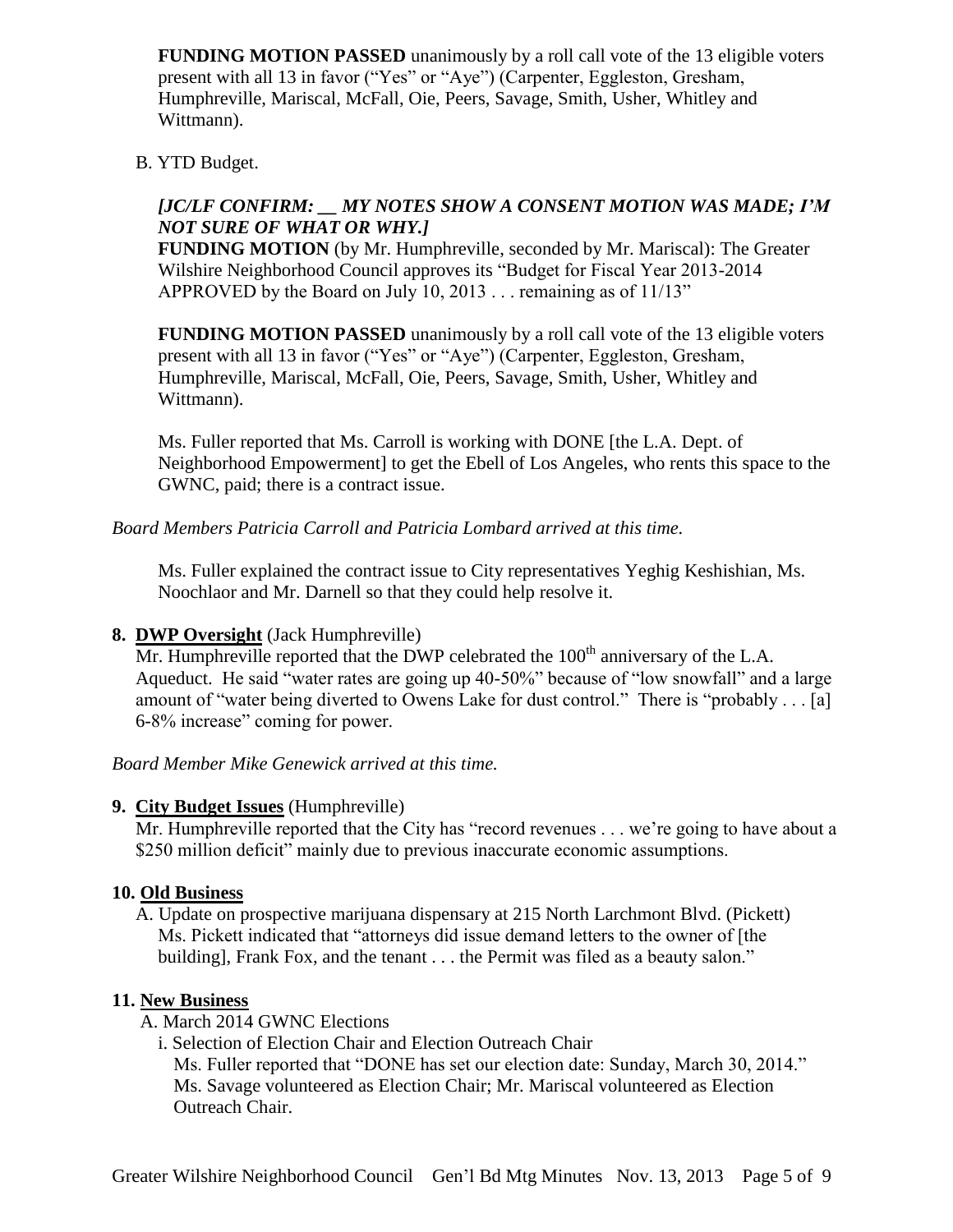ii. Proposed Bylaws Change Regarding Term Limits (see handouts) Copies of a proposed "Bylaw Amendment Application" to DONE [the L.A. Dept. of Neighborhood Empowerment] were distributed. Ms. Fuller explained that Board Member term limits are in the GWNC Bylaws; "eight people . . . will be termed out . . . unless we change our Bylaws."

**MOTION** (by Ms. Lombard): The Greater Wilshire Neighborhood Council changes the term limits in its Bylaws from four (4) years to six (6) years.

**DISCUSSION**: It was noted that term limits are not mandatory.

**MOTION WITHDRAWN** by Ms. Lombard.

**MOTION** (by Ms. Pickett, seconded by Mr. Mariscal): The Greater Wilshire Neighborhood Council removes all term limits from its Bylaws.

**MOTION PASSED** by a voice vote with 17 in favor; two opposed.

iii. Election Stipulation Worksheet

Copies of a partially completed GWNC "Election Procedures Stipulation Worksheet" were distributed. Ms. Fuller explained the Worksheet. The Board agreed to have the March 30, 2014 Election from 12:00 – 4:00 p.m. at Wilshire Crest Elementary School.

- 12. Transportation Committee (Gerda McDonough)
	- A. Report on Metro Community Meeting at Peterson Museum, October 29 Ms. McDonough described the Meeting presentation. The Committee will discuss a "rubber wheel trolley" and safety conditions. She said "they're working on relocating utilities . . . between now and the end of December."

### **13. Outreach Committee (Fred Mariscal)**

A. Wrap-up of Larchmont Fair Activities

Mr. Mariscal thanked volunteers; about 20 Stakeholders signed up for the GWNC Newsletter.

B. No meeting in October; next meeting Saturday, November 30. Mr. Mariscal noted the above.

### **14. Board Member Reports and Comments**

A. Update on Board member opt-out option for paper copies at Board Meetings, WiFi connection at Ebell (Wittmann).

Mr. Wittmann noted and other Board Members confirmed that, at the Ebell, some Board Members were able to connect to the Internet and some were not. There was discussion that Board Members can see documents online instead of having paper copies. Ms. Usher suggested and it was agreed that all Board Members will get paper Agendas and financial documents at all Board Meetings. Mr. Wolf suggested and it was agreed that the WiFi connection will be tested and paper copies of all documents will be provided at the next General Meeting.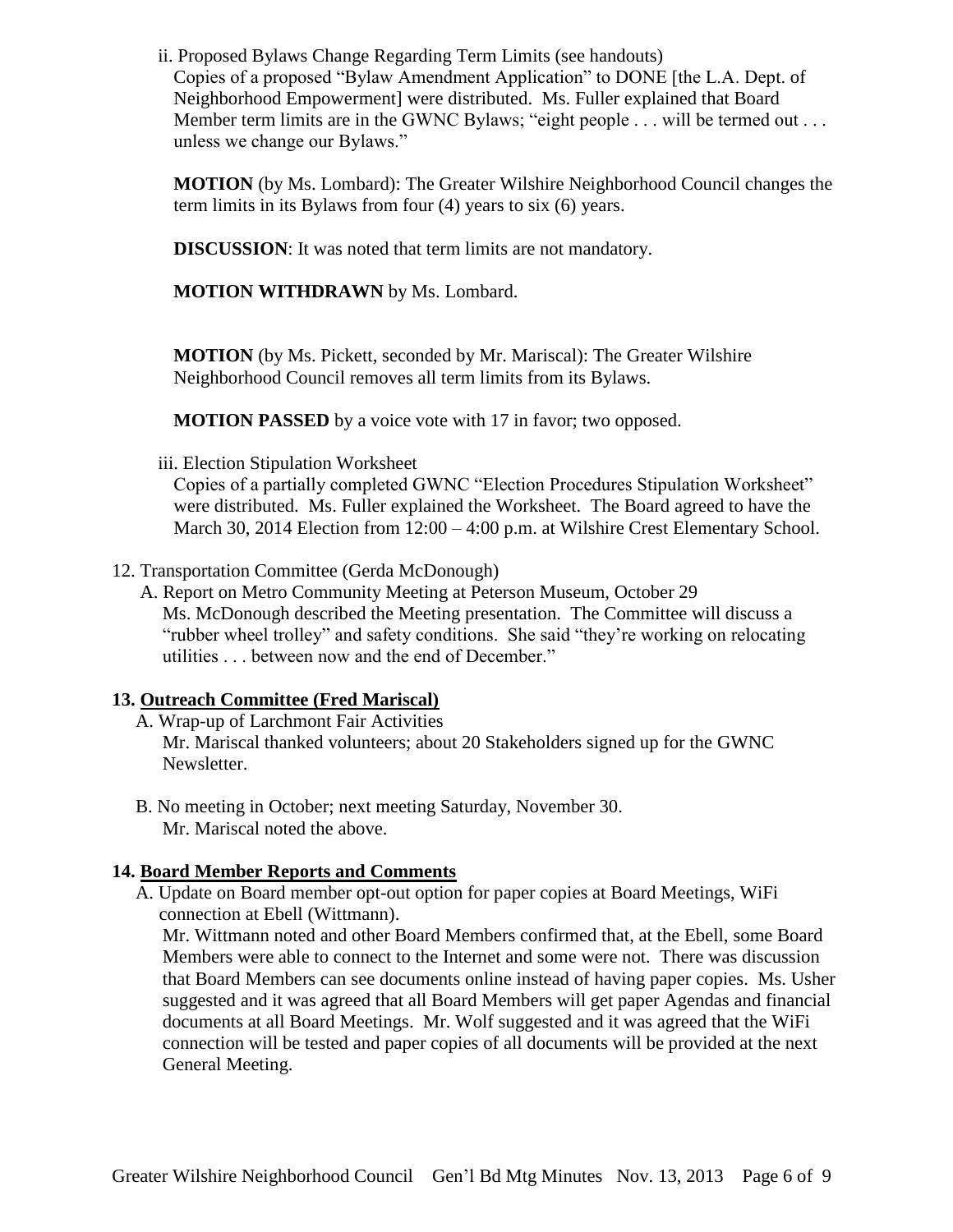B. BONC Recommendations for NC Reform (Carpenter)

Copies of a "Notice of Board Resolution" of eight "Motions before the Board of Commissioners and GWNC Responses to Recommended Motions" were distributed. Mr. Carpenter reviewed the ad hoc NC Plan Review Committee's work regarding Motions and recommendations relating to proposed BONC policies. He reported that "we by and large supported the recommendations of" BONC; there was some disagreement about the sexual harassment training policy. The Committee recommended that Neighborhood Councils should be able to roll over funds into the next Fiscal Year.

**MOTION** (by Ms. Usher, seconded by Mr. Mariscal): The Greater Wilshire Neighborhood Council accepts the report of its ad hoc NC Plan Review Committee.

**MOTION to CALL FOR THE QUESTION** (by Mr. Gresham); there were no objections

**MOTION PASSED** unanimously by a hand vote of all 20 Board Members present.

## **15. Public Comments**

Ms. McFall reported that "the medallions were removed from Olympic and Western." Ms. Savage reported the La Brea-Hancock Neighborhood Association will meet November  $17<sup>th</sup>$ and that Stakeholder Fred Pickle is moving out of the area. 3Twenty Wine Lounge Owner Edgar Pouresaugh offered his restaurant for small meetings. Steven Vincent distributed copies of a flier for the "Los Angeles Parking Freedom Initiative"

(Facebook.com/LosAngelesParking; 657-464-PARK (7275);

LAParkingFreedom@gmail.com) and described that they're "working toward a ballot initiative . . . that serves the needs of all concerned."

## **16. Land Use Committee** (James Wolf)

A. Application for CUB to serve a full line of alcoholic beverages at Trois Mec Restaurant (716 N. Highland).

Issue: Trois Mec has occupied the old Raffalo's space on Highland for several months. They are also expanding into the Tasty Thai space next door. The restaurant currently has about 60 seats. The expansion will provide another 20 seats, plus space for a waiting area and kitchen expansion. Owners are requesting permission to serve alcohol until 2 a.m., but the last dinner will be served at 10 p.m. Also requesting earlier service hours, so they can serve breakfast and lunch. There are 17 parking spaces on site; no valet is necessary. The other businesses in the complex (a donut shop and cleaners) have different hours from the restaurant, so most of the on-site parking is always available for restaurant use. There will be no alcohol sold without food purchase, no live music, no cover charges (patrons must buy pre-paid tickets for their meals), and no happy hours. The owners will also volunteer the condition that any change in ownership would trigger a Plan Approval process. **LUC recommended motion**: That the GWNC support the application.

Mr. Wolf described the project that is "potentially expanding into the dry cleaning space."

**MOTION** (by Mr. Wolf, seconded by Ms. McFall): The Greater Wilshire Neighborhood Council supports the application for a CUB Permit to serve a full line of alcoholic beverages at Trois Mec Restaurant at 716 N. Highland.

**DISCUSSION**: Mr. Wolf described that nearby restaurants serve alcohol and that "no one at the Land Use [Committee] Meeting raised any history of problems . . . it's on-site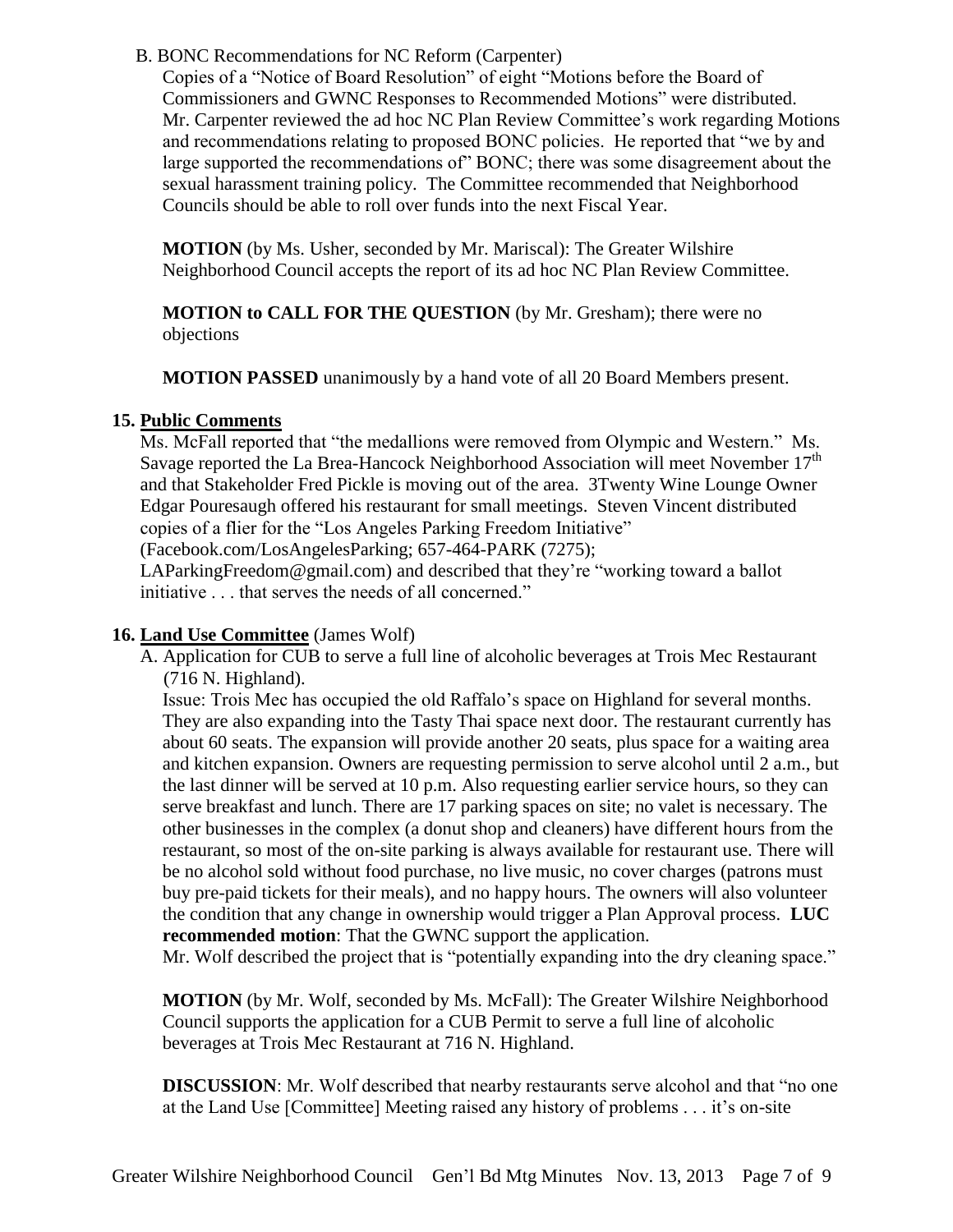consumption . . . in conjunction with the sale of food." Restaurant representative May Phutikanit said "there's not a separate bar."

**MOTION PASSED** unanimously by a hand vote.

B. City Council options for digital signs

Issue: The City Council is considering three recommendations for a new policy on digital billboards. One option would maintain current parameters and not allow digital billboards outside designated sign districts (although new sign districts could be created). The second option would allow a certain amount of off-site digital advertising, but only on land owned by the City of Los Angeles. The third option would allow new digital billboards outside sign districts on both public and private property. The first option would be the most restrictive; the third option would allow the greatest proliferation of digital billboards. **LUC recommended Motion:** That the GWNC support Policy Option #1, which would prohibit new digital billboards outside designated sign districts. Copies of a City Planning Dept. "Report on Citywide Sign Ordinance and Digital Off-Site Signage Options" were distributed. Mr. Wolf described the project.

**MOTION** (by Mr. Wolf, seconded by Mr. Carpenter): The Greater Wilshire Neighborhood Council supports Policy Option #1, which would prohibit new digital billboards outside designated sign districts.

**MOTION PASSED** unanimously by a hand vote.

C. Renewal of CUP for beer and wine sales at 3Twenty Wine Lounge (320 S. La Brea). Issue: Owner Edgar Pouresaugh is seeking to renew the existing CUP (granted four years ago with extensive involvement of the GWNC in discussions of conditions and neighborhood concerns), with two changes: 1.) extending hours to 12 a.m., seven days a week (current closing time is 11 pm, Sunday-Thursday and 12 a.m. on Friday and Saturday)…and 2.) a longer CUB period before renewal is required the next time around. The award-winning business has no complaints on file with LAPD, and Mr. Pouresaugh has worked closely with the La Brea-Hancock Homeowners Association and nearby neighbors in the past. Committee members urged him to contact the neighbors again, before the renewal, to see if they have any new concerns, and he promised to do so. **LUC recommended Motion:** That the GWNC support the renewal application. Copies of the CUB Application were distributed. Mr. Wolf described the project.

**MOTION** (by Mr. Wolf, seconded by Mr. Whitley): The Greater Wilshire Neighborhood Council supports the renewal of the CUP for beer and wine sales at 3Twenty Wine Lounge at 320 S. La Brea.

**DISCUSSION**: Owner Edgar Pouresaugh described outreach on Sycamore; he "ended up speaking with more than half of the households . . . everybody was in support of us; nobody was opposed." Ms. Savage reported the La Brea-Hancock Neighborhood Association had no issues with the renewal.

**MOTION PASSED** unanimously by a hand vote.

Mr. Wolf noted that the following items are presented for information only; no Board action is requested or required at this time.